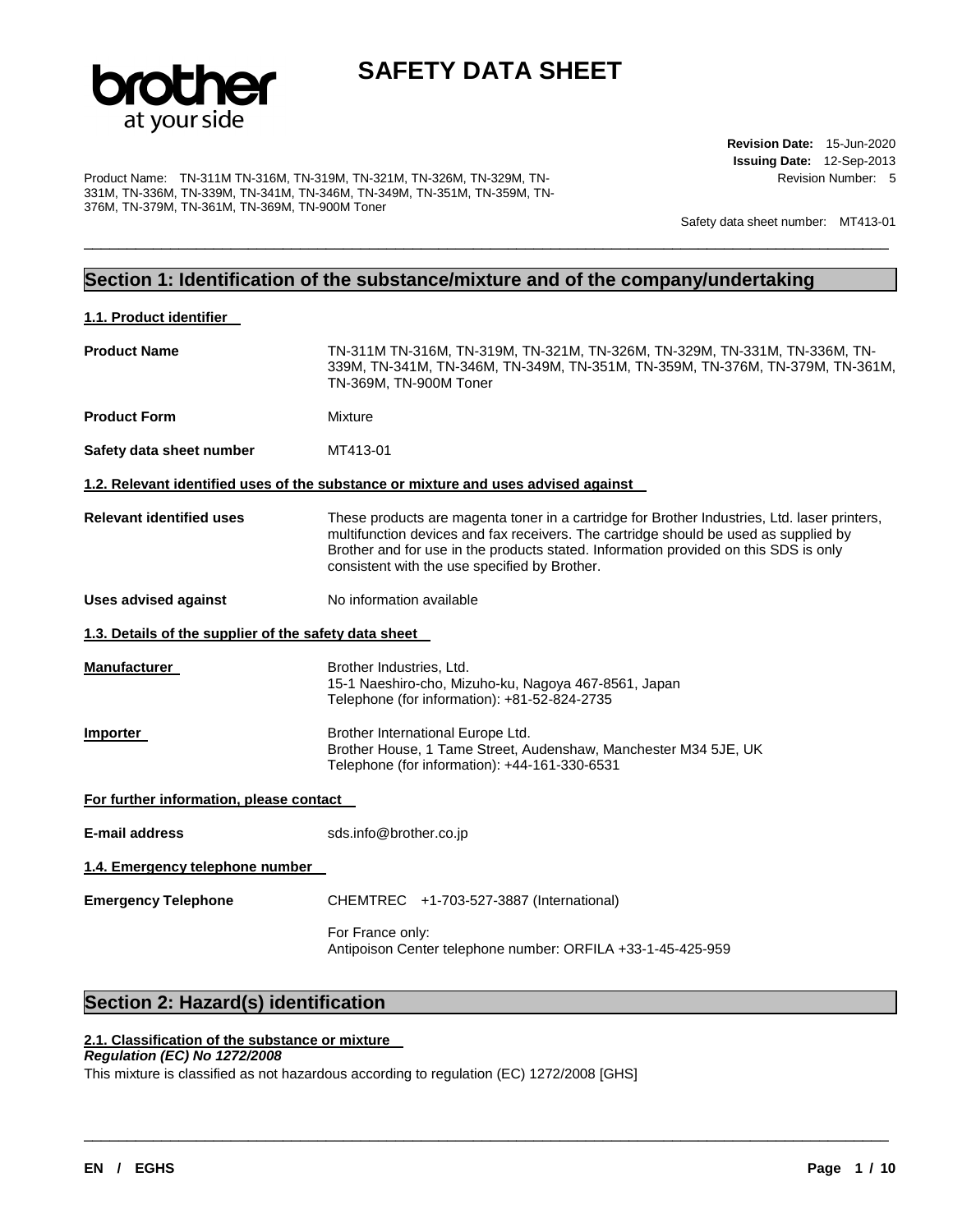

\_\_\_\_\_\_\_\_\_\_\_\_\_\_\_\_\_\_\_\_\_\_\_\_\_\_\_\_\_\_\_\_\_\_\_\_\_\_\_\_\_\_\_\_\_\_\_\_\_\_\_\_\_\_\_\_\_\_\_\_\_\_\_\_\_\_\_\_\_\_\_\_\_\_\_\_\_\_\_\_\_\_\_\_\_\_\_\_\_\_\_\_\_

Product Name: TN-311M TN-316M, TN-319M, TN-321M, TN-326M, TN-329M, TN-331M, TN-336M, TN-339M, TN-341M, TN-346M, TN-349M, TN-351M, TN-359M, TN-376M, TN-379M, TN-361M, TN-369M, TN-900M Toner

**Revision Date:** 15-Jun-2020 **Issuing Date:** 12-Sep-2013 Revision Number: 5

Safety data sheet number: MT413-01

### **2.2. Label elements**

*Regulation (EC) No 1272/2008* 

This mixture is classified as not hazardous according to regulation (EC) 1272/2008 [GHS]

### **2.3. Other hazards**

This product contains no substance considered to be persistent, bioaccumulating nor toxic (PBT). This product contains no substance considered to be very persistent nor very bioaccumulating (vPvB).

## **Section 3: Composition/information on ingredients**

### **3.1 Substances**

Not applicable

### **3.2 Mixtures**

| Chemical name               | CAS No      | EC No          | <b>EC Index No</b>       | Weight-% | Classification<br>according to<br>Regulation (EC)<br>No. 1272/2008<br><b>ICLP1</b> | <b>REACH</b><br>Registration<br><b>Number</b> |
|-----------------------------|-------------|----------------|--------------------------|----------|------------------------------------------------------------------------------------|-----------------------------------------------|
| Styrene-acrylate-copolymer  | 25767-47-9  | ٠              | $\blacksquare$           | 75-85    | Not classified                                                                     | No data<br>available                          |
| Fatty acid ester            | $**$        | $\blacksquare$ | $\blacksquare$           | $4 - 10$ | Not classified                                                                     | No data<br>available                          |
| Pigment                     | $***$       | ٠              | $\overline{\phantom{a}}$ | $2 - 5$  | Not classified                                                                     | No data<br>available                          |
| <b>Fatty Acid Ester</b>     | $***$       | $\blacksquare$ | $\overline{a}$           | $1 - 4$  | Not classified                                                                     | No data<br>available                          |
| Silicon dioxide (amorphous) | 112945-52-5 | 231-545-4      | $\overline{a}$           | $1 - 3$  | Not classified                                                                     | No data<br>available                          |
| <b>PMMA</b>                 | 9011-14-7   | $\blacksquare$ |                          | $1 - 3$  | Not classified                                                                     | No data<br>available                          |
| Pigment                     | $***$       | ۰              | $\blacksquare$           | $1 - 3$  | Not classified                                                                     | No data<br>available                          |
| Styrene-acrylate Resin      | $***$       | $\blacksquare$ | $\blacksquare$           | $1 - 3$  | Not classified                                                                     | No data<br>available                          |
| Silicon dioxide (amorphous) | 844491-94-7 | 430-570-1      |                          | $2$      | Not classified                                                                     | No data<br>available                          |
| Pigment                     | $***$       | ٠              | $\overline{\phantom{a}}$ | $2$      | Not classified                                                                     | No data<br>available                          |

\_\_\_\_\_\_\_\_\_\_\_\_\_\_\_\_\_\_\_\_\_\_\_\_\_\_\_\_\_\_\_\_\_\_\_\_\_\_\_\_\_\_\_\_\_\_\_\_\_\_\_\_\_\_\_\_\_\_\_\_\_\_\_\_\_\_\_\_\_\_\_\_\_\_\_\_\_\_\_\_\_\_\_\_\_\_\_\_\_\_\_\_\_

\*\* CONFIDENTIAL

Full text of H- and EUH-phrases: see section 16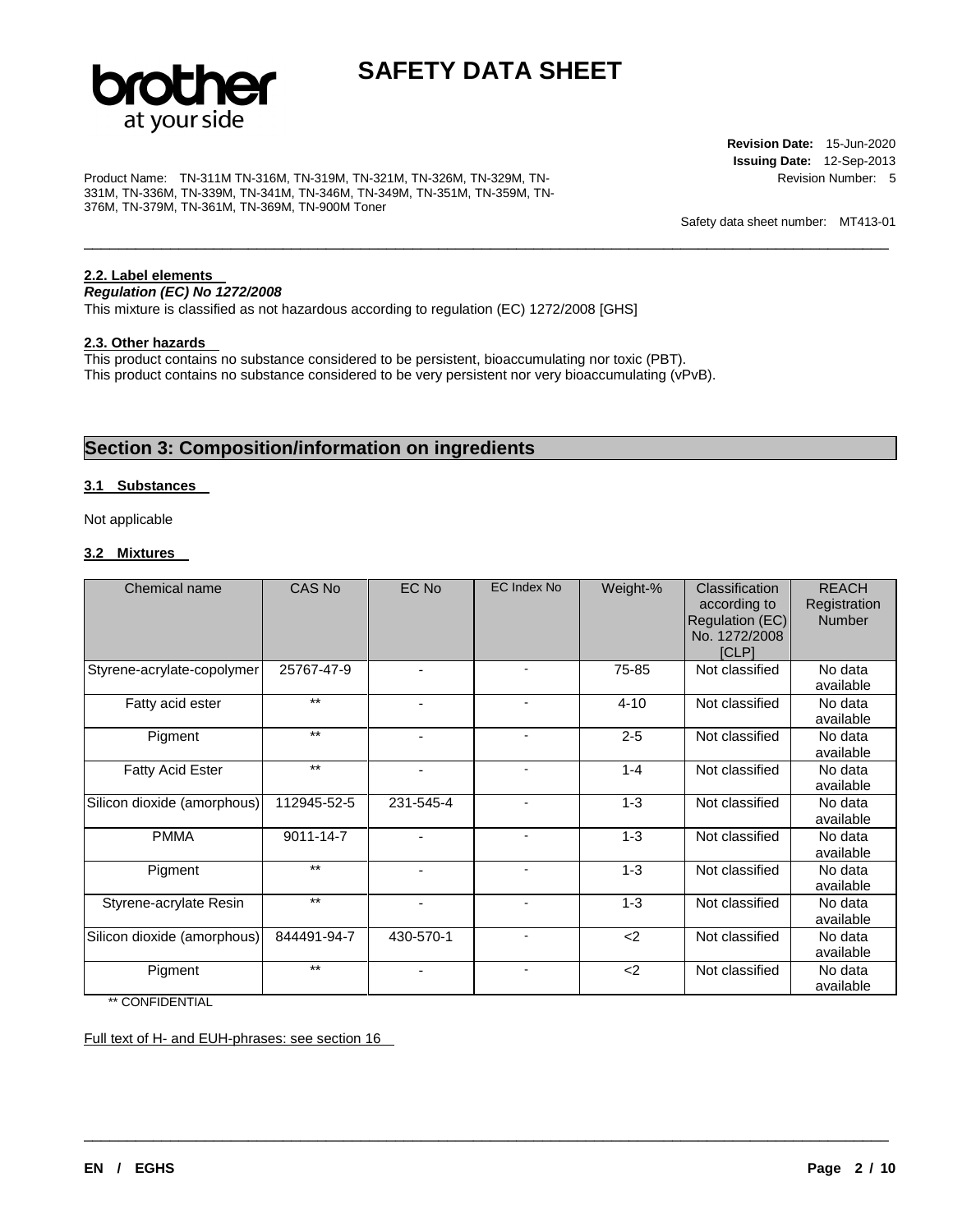

\_\_\_\_\_\_\_\_\_\_\_\_\_\_\_\_\_\_\_\_\_\_\_\_\_\_\_\_\_\_\_\_\_\_\_\_\_\_\_\_\_\_\_\_\_\_\_\_\_\_\_\_\_\_\_\_\_\_\_\_\_\_\_\_\_\_\_\_\_\_\_\_\_\_\_\_\_\_\_\_\_\_\_\_\_\_\_\_\_\_\_\_\_

Product Name: TN-311M TN-316M, TN-319M, TN-321M, TN-326M, TN-329M, TN-331M, TN-336M, TN-339M, TN-341M, TN-346M, TN-349M, TN-351M, TN-359M, TN-376M, TN-379M, TN-361M, TN-369M, TN-900M Toner

**Revision Date:** 15-Jun-2020 **Issuing Date:** 12-Sep-2013 Revision Number: 5

Safety data sheet number: MT413-01

# **Section 4: First aid measures**

| 4.1. Description of first aid measures |  |  |  |  |  |
|----------------------------------------|--|--|--|--|--|
|----------------------------------------|--|--|--|--|--|

| <b>General advice</b>                                            | If symptoms persist, call a physician.                                                                                                                                                                                                                                                                                                     |
|------------------------------------------------------------------|--------------------------------------------------------------------------------------------------------------------------------------------------------------------------------------------------------------------------------------------------------------------------------------------------------------------------------------------|
| <b>Inhalation</b>                                                | IF INHALED: Remove to fresh air and keep at rest in a position comfortable for breathing.<br>Get immediate medical advice/attention.                                                                                                                                                                                                       |
| Eye contact                                                      | Rinse thoroughly with plenty of water for at least 15 minutes, lifting lower and upper eyelids.<br>Consult a physician.                                                                                                                                                                                                                    |
| Skin contact:                                                    | Take off contaminated clothing. Wash off immediately with soap and plenty of water.                                                                                                                                                                                                                                                        |
| Ingestion                                                        | Obtain immediate medical attention. Wash out mouth with water and give 100-200 ml of<br>water to drink.                                                                                                                                                                                                                                    |
| 4.2. Most important symptoms and effects, both acute and delayed |                                                                                                                                                                                                                                                                                                                                            |
| Symptoms                                                         | Inhalation (dust): For large quantities: May cause irritation to the respiratory system.<br>Increased difficulty in breathing. Sneezing. Coughing<br>Skin contact: : Repeated and/or prolonged skin contact may cause irritation<br>Eye contact: May cause eye irritation<br>Ingestion: May cause stomach ache. Unlikely route of exposure |
|                                                                  | 4.3. Indication of any immediate medical attention and special treatment needed                                                                                                                                                                                                                                                            |
| Note to physicians                                               | Treat symptomatically.                                                                                                                                                                                                                                                                                                                     |

# **Section 5: Firefighting measures**

| 5.1. Extinguishing media                                   |                                                                                                                                                                                                                                                                                                                                                                                 |
|------------------------------------------------------------|---------------------------------------------------------------------------------------------------------------------------------------------------------------------------------------------------------------------------------------------------------------------------------------------------------------------------------------------------------------------------------|
| <b>Suitable Extinguishing Media</b>                        | Dry chemical, CO <sub>2</sub> , water spray or regular foam                                                                                                                                                                                                                                                                                                                     |
| Unsuitable extinguishing media                             | None. Do not use water jet.                                                                                                                                                                                                                                                                                                                                                     |
| 5.2. Special hazards arising from the substance or mixture |                                                                                                                                                                                                                                                                                                                                                                                 |
| Specific hazards arising from the<br>chemical              | May form explosive dust clouds in air.                                                                                                                                                                                                                                                                                                                                          |
| 5.3. Advice for firefighters                               |                                                                                                                                                                                                                                                                                                                                                                                 |
| Special protective equipment for<br>fire-fighters          | Do not use high-pressure water in order to prevent creating a dust cloud and spreading fire<br>dust. Use appropriate respirator for carbon monoxide and carbon dioxide. Wear positive<br>pressure self-contained breathing apparatus (SCBA) during the attack phase of firefighting<br>operations and during cleanup in enclosed or poorly ventilated areas immediately after a |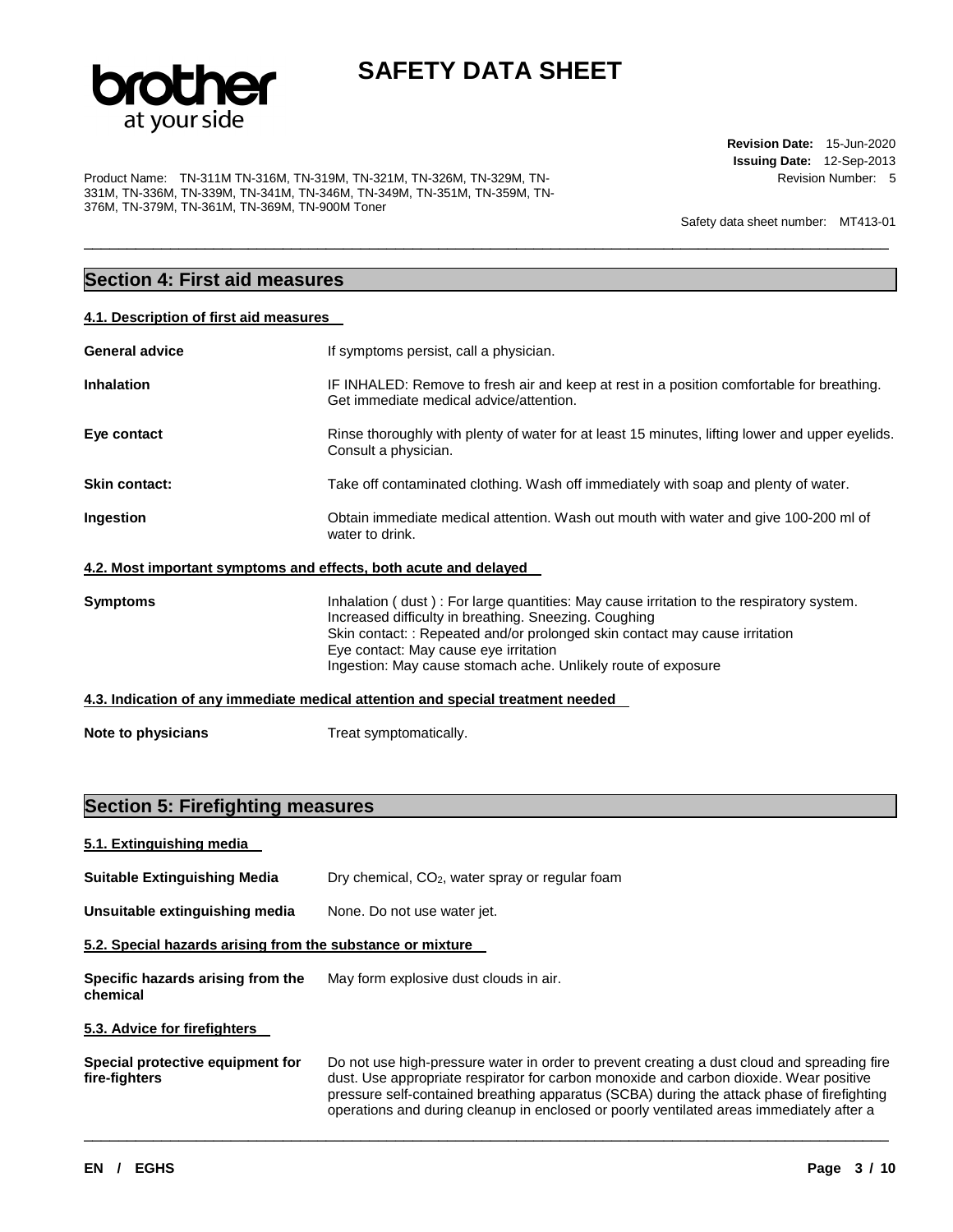

\_\_\_\_\_\_\_\_\_\_\_\_\_\_\_\_\_\_\_\_\_\_\_\_\_\_\_\_\_\_\_\_\_\_\_\_\_\_\_\_\_\_\_\_\_\_\_\_\_\_\_\_\_\_\_\_\_\_\_\_\_\_\_\_\_\_\_\_\_\_\_\_\_\_\_\_\_\_\_\_\_\_\_\_\_\_\_\_\_\_\_\_\_

Product Name: TN-311M TN-316M, TN-319M, TN-321M, TN-326M, TN-329M, TN-331M, TN-336M, TN-339M, TN-341M, TN-346M, TN-349M, TN-351M, TN-359M, TN-376M, TN-379M, TN-361M, TN-369M, TN-900M Toner

**Revision Date:** 15-Jun-2020 **Issuing Date:** 12-Sep-2013 Revision Number: 5

Safety data sheet number: MT413-01

fire. Personnel not having suitable respiratory protection must leave the area to prevent significant exposure to toxic combustion gases from any source.

## **Section 6: Accidental release measures**

#### **6.1. Personal precautions, protective equipment and emergency procedures**

| For non-emergency personnel                               | Avoid generation of dust. Do not breathe dust. A suitable dust mask or dust respirator with<br>filter type A/P may be appropriate.                                                                                                                                                                                                                                                                              |
|-----------------------------------------------------------|-----------------------------------------------------------------------------------------------------------------------------------------------------------------------------------------------------------------------------------------------------------------------------------------------------------------------------------------------------------------------------------------------------------------|
| For emergency responders                                  | Use personal protection recommended in Section 8.                                                                                                                                                                                                                                                                                                                                                               |
| 6.2. Environmental precautions                            |                                                                                                                                                                                                                                                                                                                                                                                                                 |
| <b>Environmental precautions</b>                          | Prevent substance entering sewers. Washings must be prevented from entering surface<br>water drains.                                                                                                                                                                                                                                                                                                            |
| 6.3. Methods and material for containment and cleaning up |                                                                                                                                                                                                                                                                                                                                                                                                                 |
| <b>Methods for containment</b>                            | Sweep the spilt toner or remove it with a vacuum cleaner and transfer into a sealed<br>container carefully. Sweep slowly to minimize generation of dust during cleanup. If a<br>vacuum cleaner is used, the motor must be rated as dust explosion proof. Potential for very<br>fine particles to be taken into the vacuum only to be passed back into the environment due<br>to pore size in the bag or filter. |
| Methods for cleaning up                                   | Take up mechanically, placing in appropriate containers for disposal                                                                                                                                                                                                                                                                                                                                            |
| Prevention of secondary hazards                           | Clean contaminated objects and areas thoroughly observing environmental regulations.                                                                                                                                                                                                                                                                                                                            |
| 6.4. Reference to other sections                          |                                                                                                                                                                                                                                                                                                                                                                                                                 |
| <b>Reference to other sections</b>                        | See section 8 for more information. See section 13 for more information.                                                                                                                                                                                                                                                                                                                                        |

# **Section 7: Handling and storage**

| 7.1. Precautions for safe handling                                |                                                                                                                                          |
|-------------------------------------------------------------------|------------------------------------------------------------------------------------------------------------------------------------------|
| Advice on safe handling                                           | Keep out of the reach of children. Avoid generation of dust. Avoid inhalation of high<br>concentrations of dust. Avoid contact with eyes |
| <b>General hygiene considerations</b>                             | Handle in accordance with good industrial hygiene and safety practice                                                                    |
| 7.2. Conditions for safe storage, including any incompatibilities |                                                                                                                                          |
| <b>Storage Conditions</b>                                         | Keep away from oxidizing agents                                                                                                          |

\_\_\_\_\_\_\_\_\_\_\_\_\_\_\_\_\_\_\_\_\_\_\_\_\_\_\_\_\_\_\_\_\_\_\_\_\_\_\_\_\_\_\_\_\_\_\_\_\_\_\_\_\_\_\_\_\_\_\_\_\_\_\_\_\_\_\_\_\_\_\_\_\_\_\_\_\_\_\_\_\_\_\_\_\_\_\_\_\_\_\_\_\_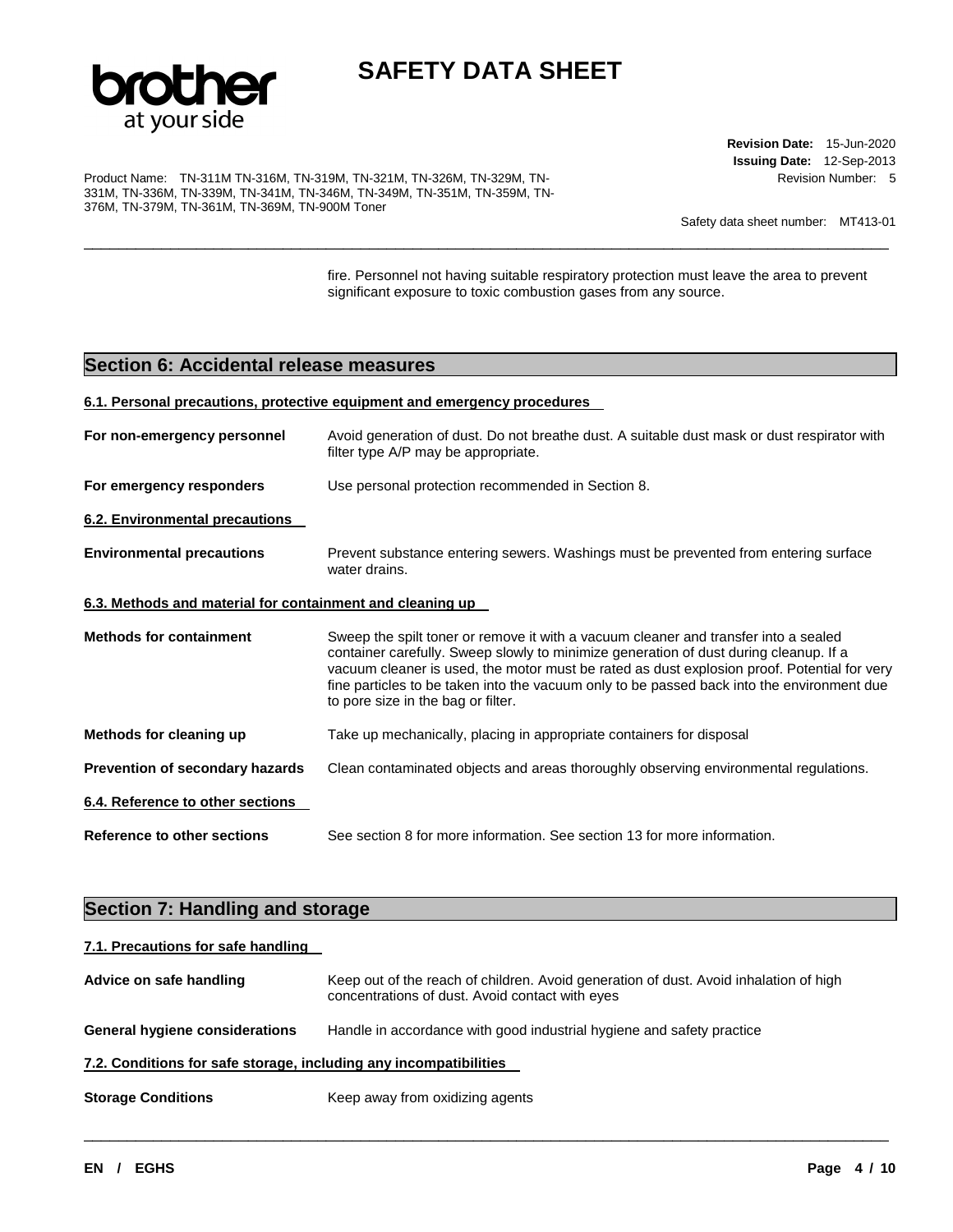

\_\_\_\_\_\_\_\_\_\_\_\_\_\_\_\_\_\_\_\_\_\_\_\_\_\_\_\_\_\_\_\_\_\_\_\_\_\_\_\_\_\_\_\_\_\_\_\_\_\_\_\_\_\_\_\_\_\_\_\_\_\_\_\_\_\_\_\_\_\_\_\_\_\_\_\_\_\_\_\_\_\_\_\_\_\_\_\_\_\_\_\_\_

Product Name: TN-311M TN-316M, TN-319M, TN-321M, TN-326M, TN-329M, TN-331M, TN-336M, TN-339M, TN-341M, TN-346M, TN-349M, TN-351M, TN-359M, TN-376M, TN-379M, TN-361M, TN-369M, TN-900M Toner

**Revision Date:** 15-Jun-2020 **Issuing Date:** 12-Sep-2013 Revision Number: 5

Safety data sheet number: MT413-01

### **7.3. Specific end use(s)**

**Specific use(s)** These products are magenta toner in a cartridge for Brother Industries, Ltd. laser printers, multifunction devices and fax receivers. The cartridge should be used as supplied by Brother and for use in the products stated.

## **Section 8: Exposure controls and personal protection**

### **8.1. Control parameters**

### **Exposure Limits** .

| Chemical name                                      | Austria                  |                                                                                                                                                     | Switzerland                           | Poland                                                                                 | Norway | Ireland |
|----------------------------------------------------|--------------------------|-----------------------------------------------------------------------------------------------------------------------------------------------------|---------------------------------------|----------------------------------------------------------------------------------------|--------|---------|
| Silicon dioxide<br>(amorphous)<br>112945-52-5      | TWA: 4 mg/m <sup>3</sup> |                                                                                                                                                     | TWA: 4 mg/m $^3$                      |                                                                                        |        |         |
| Derived No Effect Level (DNEL)                     |                          |                                                                                                                                                     | No information available.             |                                                                                        |        |         |
| <b>Predicted No Effect Concentration</b><br>(PNEC) |                          |                                                                                                                                                     | No information available.             |                                                                                        |        |         |
| <u>8.2. Exposure controls  </u>                    |                          |                                                                                                                                                     |                                       |                                                                                        |        |         |
| Appropriate engineering controls                   |                          |                                                                                                                                                     |                                       | Good general ventilation should be sufficient under normal use.                        |        |         |
| Personal protective equipment                      |                          | Not normally required. For use other than in normal operating procedures (such as in the<br>event of large spill), the following should be applied: |                                       |                                                                                        |        |         |
| <b>Eye/face protection</b>                         |                          | Safety goggles.                                                                                                                                     |                                       |                                                                                        |        |         |
| <b>Hand protection</b>                             |                          |                                                                                                                                                     | Protective gloves.                    |                                                                                        |        |         |
| Skin and body protection                           |                          |                                                                                                                                                     | Long sleeved clothing and long pants. |                                                                                        |        |         |
| <b>Respiratory protection</b>                      |                          |                                                                                                                                                     |                                       | Face Mask. In case of large spillages: Wear suitable respiratory protective equipment. |        |         |
| <b>Environmental exposure controls</b>             |                          |                                                                                                                                                     | Avoid release to the environment.     |                                                                                        |        |         |

\_\_\_\_\_\_\_\_\_\_\_\_\_\_\_\_\_\_\_\_\_\_\_\_\_\_\_\_\_\_\_\_\_\_\_\_\_\_\_\_\_\_\_\_\_\_\_\_\_\_\_\_\_\_\_\_\_\_\_\_\_\_\_\_\_\_\_\_\_\_\_\_\_\_\_\_\_\_\_\_\_\_\_\_\_\_\_\_\_\_\_\_\_

## **Section 9: Physical and chemical properties**

### **9.1. Information on basic physical and chemical properties**

**Appearance Physical state Solid Powder**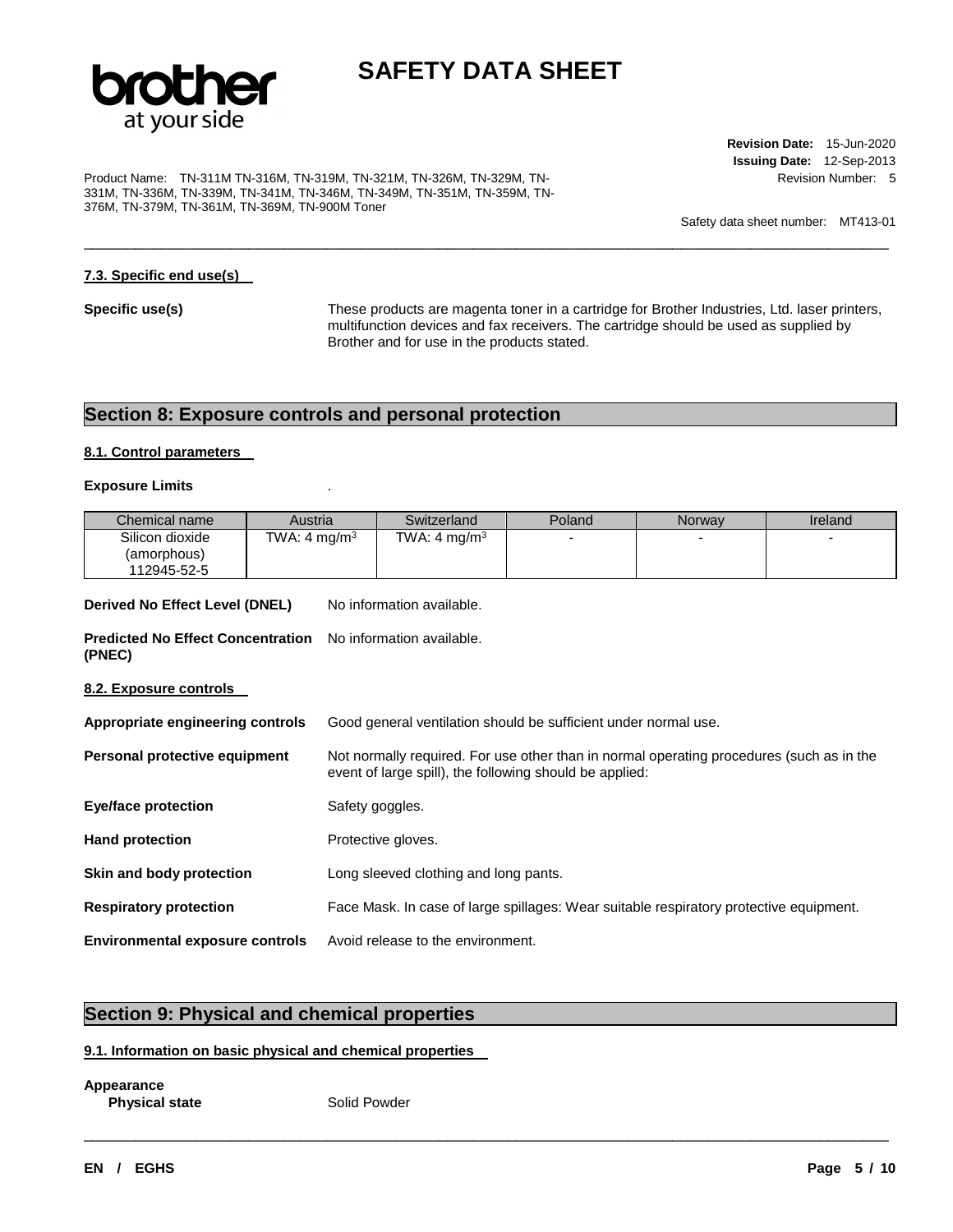

\_\_\_\_\_\_\_\_\_\_\_\_\_\_\_\_\_\_\_\_\_\_\_\_\_\_\_\_\_\_\_\_\_\_\_\_\_\_\_\_\_\_\_\_\_\_\_\_\_\_\_\_\_\_\_\_\_\_\_\_\_\_\_\_\_\_\_\_\_\_\_\_\_\_\_\_\_\_\_\_\_\_\_\_\_\_\_\_\_\_\_\_\_

\_\_\_\_\_\_\_\_\_\_\_\_\_\_\_\_\_\_\_\_\_\_\_\_\_\_\_\_\_\_\_\_\_\_\_\_\_\_\_\_\_\_\_\_\_\_\_\_\_\_\_\_\_\_\_\_\_\_\_\_\_\_\_\_\_\_\_\_\_\_\_\_\_\_\_\_\_\_\_\_\_\_\_\_\_\_\_\_\_\_\_\_\_

Product Name: TN-311M TN-316M, TN-319M, TN-321M, TN-326M, TN-329M, TN-331M, TN-336M, TN-339M, TN-341M, TN-346M, TN-349M, TN-351M, TN-359M, TN-376M, TN-379M, TN-361M, TN-369M, TN-900M Toner

**Revision Date:** 15-Jun-2020 **Issuing Date:** 12-Sep-2013 Revision Number: 5

Safety data sheet number: MT413-01

**Color** magenta **Odor**<br> **Odor threshold**<br> **Odor threshold CODOR CODOR CODOR CODOR CODOR CODOR CODOR No information available Property Values Values Property Remarks • Method Mone known pH**<br> **Not applicable** Motata available Mone known<br> **Melting point / freezing point** No data available None known **Melting point / freezing point N**o data available None known<br> **Boiling point / boiling range** Not applicable None **known Boiling point / boiling range** Mot applicable **None known**<br> **Flash point Word Contains Contained Mot applicable None known Not applicable Evaporation rate Not applicable None known**<br> **Flammability (solid, gas)** Not applicable **None known**<br>
None known **Flammability (solid, gas) Not applicable Connect and School And Mone known**<br> **Flammability Limit in Air None known Flammability Limit in Air Communist Communist Communist Communist Communist Communist Communist Communist Communist Communist Communist Communist Communist Communist Communist Communist Communist Communist Communist Com Upper flammability limit: Lower flammability limit:** No data available **Vapor pressure 12 Contract Accord Accord Not applicable 12 Contract Accord None known Vapor density** Not applicable None known No data available<br>Insoluble in water **Water solubility**<br>Solubility(ies) **Solubility(ies)** No data available None known **Partition coefficient No data available None known**<br> **Autoignition temperature No data available None known None known Autoignition temperature 1988** No data available 1988 None known<br> **Decomposition temperature** 1988 No data available 1988 None known **Decomposition temperature** No data available None known **Kinematic viscosity**<br> **None known**<br> **None known**<br>
None known<br>
None known **Dynamic viscosity<br>Explosive properties Explosive limits of toner particles** suspended in air approximately equal to that of coal dust No information available **Oxidizing properties** No information available

**9.2. Other information**

No information available

## **Section 10: Stability and reactivity**

### **10.1. Reactivity**

No information available.

### **10.2. Chemical stability**

Stable under normal conditions.

### **10.3. Possibility of hazardous reactions**

No information available.

#### **10.4. Conditions to avoid**

Keep away from heat. Avoid friction, sparks, or other means of ignition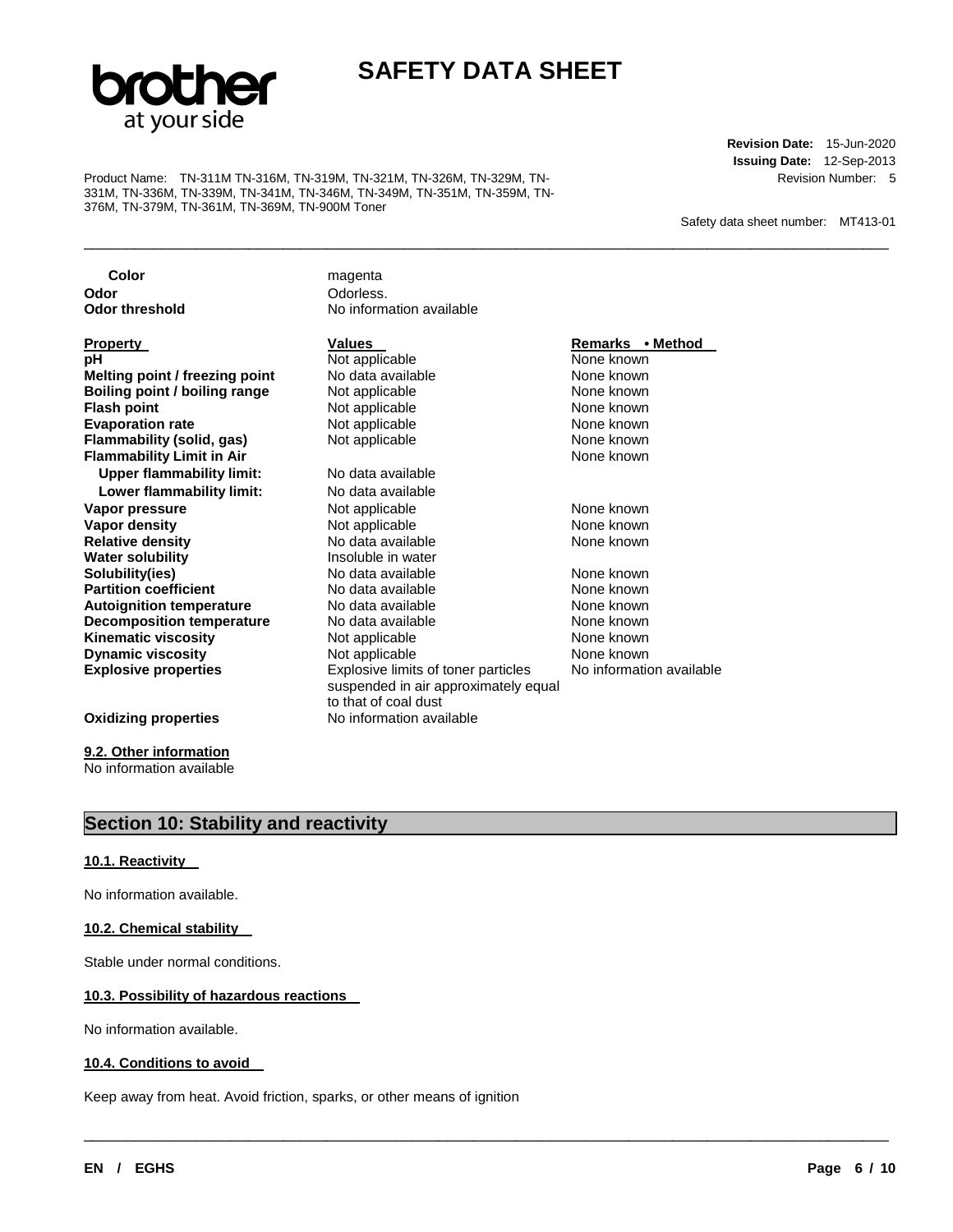

\_\_\_\_\_\_\_\_\_\_\_\_\_\_\_\_\_\_\_\_\_\_\_\_\_\_\_\_\_\_\_\_\_\_\_\_\_\_\_\_\_\_\_\_\_\_\_\_\_\_\_\_\_\_\_\_\_\_\_\_\_\_\_\_\_\_\_\_\_\_\_\_\_\_\_\_\_\_\_\_\_\_\_\_\_\_\_\_\_\_\_\_\_

Product Name: TN-311M TN-316M, TN-319M, TN-321M, TN-326M, TN-329M, TN-331M, TN-336M, TN-339M, TN-341M, TN-346M, TN-349M, TN-351M, TN-359M, TN-376M, TN-379M, TN-361M, TN-369M, TN-900M Toner

**Revision Date:** 15-Jun-2020 **Issuing Date:** 12-Sep-2013 Revision Number: 5

Safety data sheet number: MT413-01

### **10.5. Incompatible materials**

Strong oxidizing agents

**10.6. Hazardous decomposition products** 

Carbon monoxide, Carbon dioxide (CO<sub>2</sub>), Nitrogen oxides (NOx)

# **Section 11: Toxicological information**

### **11.1. Information on toxicological effects**

### **Product Information**

| <b>Inhalation</b>                 | Acute $LC_{50} > 5.2$ mg/l/4h (OECD 436 method)                                                                   |
|-----------------------------------|-------------------------------------------------------------------------------------------------------------------|
| Eye contact                       | No information available                                                                                          |
| <b>Skin contact:</b>              | No information available                                                                                          |
| Ingestion                         | Acute $LD_{50}$ > 2000 mg/kg (OECD 420 method)                                                                    |
|                                   | The following values are calculated based on chapter 3.1 of the GHS document                                      |
| <b>ATEmix (oral)</b>              | 3,160.00 mg/kg                                                                                                    |
| <b>Skin corrosion/irritation</b>  | Non-irritant (OECD 404 method)                                                                                    |
| Serious eye damage/eye irritation | Minimal irritant to the eye (OECD 405 method)                                                                     |
| Respiratory or skin sensitization | It is not a skin sensitizer (OECD 429 method)                                                                     |
| Germ cell mutagenicity            | AMES test: Negative (OECD 471 method)                                                                             |
| Carcinogenicity                   | Ingredients of this product have not been classified as carcinogens according to IARC<br>monographs, NTP and OSHA |
| <b>Reproductive toxicity</b>      | Not classified.                                                                                                   |
| <b>STOT - single exposure</b>     | Not classified.                                                                                                   |
| <b>STOT - repeated exposure</b>   | Not classified.                                                                                                   |
| <b>Aspiration hazard</b>          | Not classified.                                                                                                   |

\_\_\_\_\_\_\_\_\_\_\_\_\_\_\_\_\_\_\_\_\_\_\_\_\_\_\_\_\_\_\_\_\_\_\_\_\_\_\_\_\_\_\_\_\_\_\_\_\_\_\_\_\_\_\_\_\_\_\_\_\_\_\_\_\_\_\_\_\_\_\_\_\_\_\_\_\_\_\_\_\_\_\_\_\_\_\_\_\_\_\_\_\_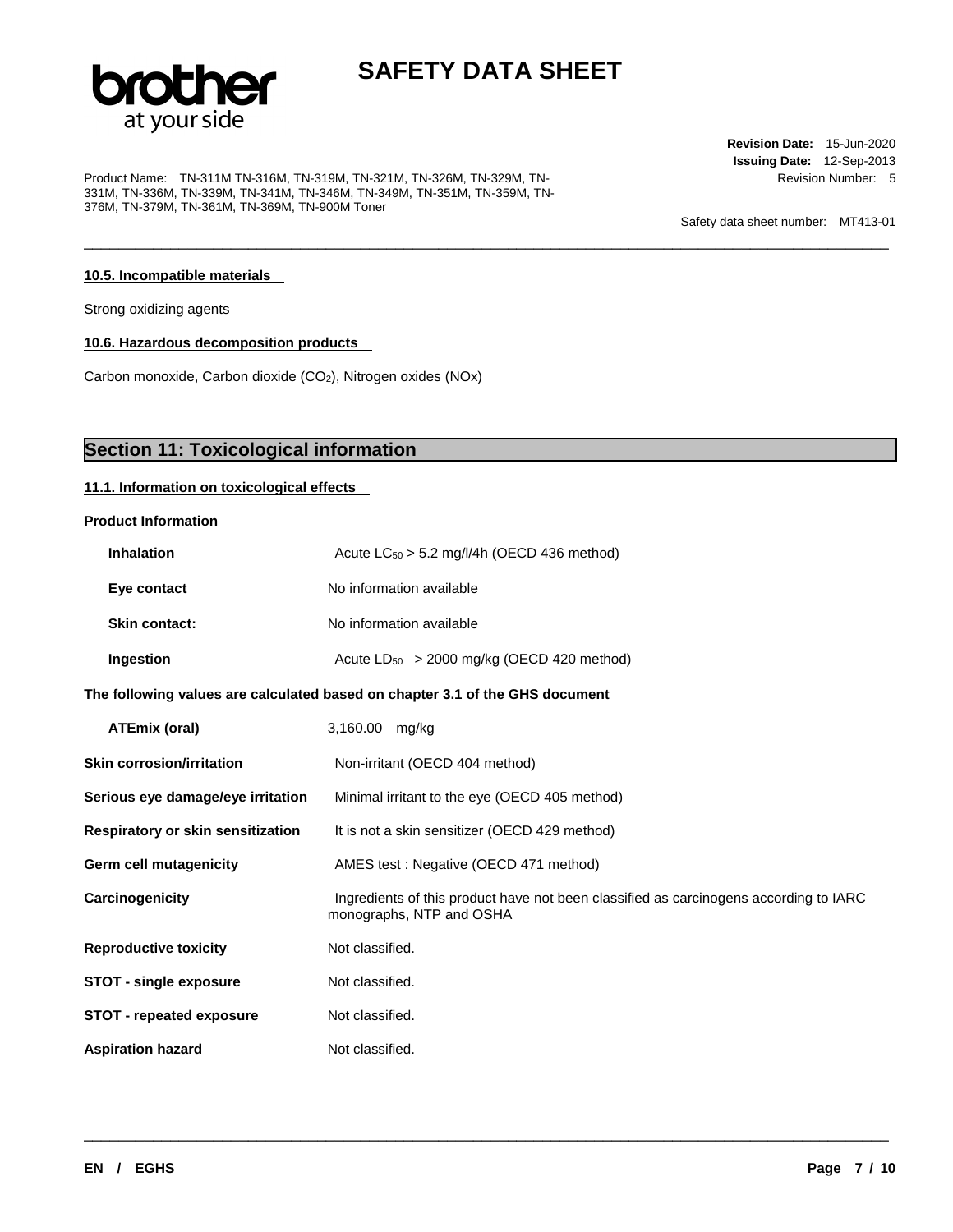

\_\_\_\_\_\_\_\_\_\_\_\_\_\_\_\_\_\_\_\_\_\_\_\_\_\_\_\_\_\_\_\_\_\_\_\_\_\_\_\_\_\_\_\_\_\_\_\_\_\_\_\_\_\_\_\_\_\_\_\_\_\_\_\_\_\_\_\_\_\_\_\_\_\_\_\_\_\_\_\_\_\_\_\_\_\_\_\_\_\_\_\_\_

Product Name: TN-311M TN-316M, TN-319M, TN-321M, TN-326M, TN-329M, TN-331M, TN-336M, TN-339M, TN-341M, TN-346M, TN-349M, TN-351M, TN-359M, TN-376M, TN-379M, TN-361M, TN-369M, TN-900M Toner

**Revision Date:** 15-Jun-2020 **Issuing Date:** 12-Sep-2013 Revision Number: 5

Safety data sheet number: MT413-01

## **Section 12: Ecological information**

### **12.1. Toxicity**

**Ecotoxicity** The environmental impact of this product has not been fully investigated.

Contains 0 % of components with unknown hazards to the aquatic environment.

### **12.2. Persistence and degradability**

No information available.

### **12.3. Bioaccumulative potential**

No information available.

### **12.4. Mobility in soil**

No information available.

### **12.5. Results of PBT and vPvB assessment**

This product contains no substance considered to be persistent, bioaccumulating nor toxic (PBT). This product contains no substance considered to be very persistent nor very bioaccumulating (vPvB).

#### **12.6. Other adverse effects**

No information available.

## **Section 13: Disposal considerations**

### **13.1. Waste treatment methods**

Do not put toner or toner cartridges into a fire, this can cause fire to spread with the risk of causing burn injuries. Shred toner cartridges in a dust/explosion controlled environment. Finely dispersed particles may form explosive mixtures in the air. Dispose of in accordance with Federal, State, and local regulations

\_\_\_\_\_\_\_\_\_\_\_\_\_\_\_\_\_\_\_\_\_\_\_\_\_\_\_\_\_\_\_\_\_\_\_\_\_\_\_\_\_\_\_\_\_\_\_\_\_\_\_\_\_\_\_\_\_\_\_\_\_\_\_\_\_\_\_\_\_\_\_\_\_\_\_\_\_\_\_\_\_\_\_\_\_\_\_\_\_\_\_\_\_

## **Section 14: Transport information**

# **IMDG 14.1 UN/ID no**  Not regulated

| 14.2 Proper shipping name | Not regulated  |
|---------------------------|----------------|
| 14.3 Hazard Class         | Not regulated  |
| 14.4 Packing group        | Not regulated  |
| 14.5 Marine pollutant     | Not applicable |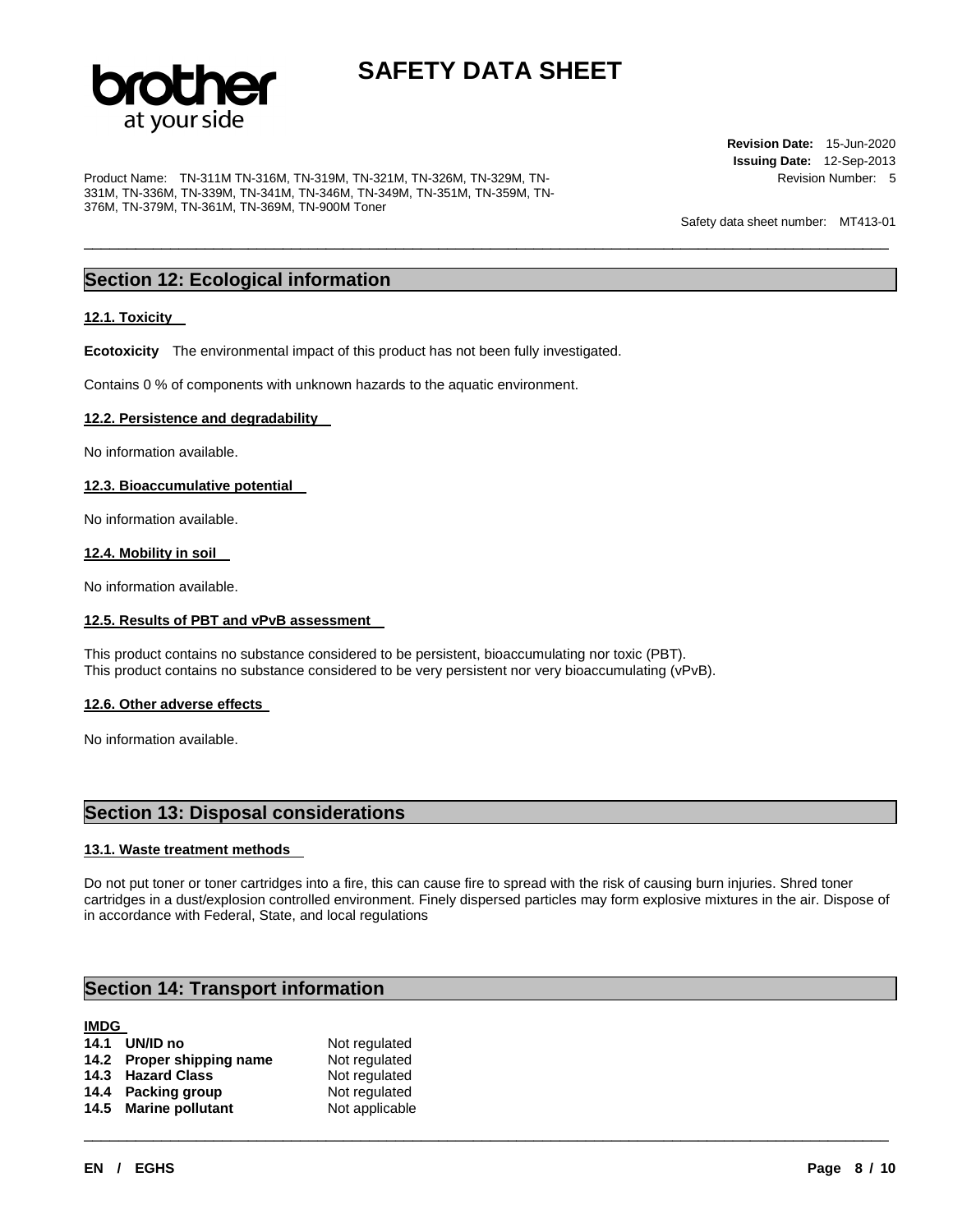

\_\_\_\_\_\_\_\_\_\_\_\_\_\_\_\_\_\_\_\_\_\_\_\_\_\_\_\_\_\_\_\_\_\_\_\_\_\_\_\_\_\_\_\_\_\_\_\_\_\_\_\_\_\_\_\_\_\_\_\_\_\_\_\_\_\_\_\_\_\_\_\_\_\_\_\_\_\_\_\_\_\_\_\_\_\_\_\_\_\_\_\_\_

Product Name: TN-311M TN-316M, TN-319M, TN-321M, TN-326M, TN-329M, TN-331M, TN-336M, TN-339M, TN-341M, TN-346M, TN-349M, TN-351M, TN-359M, TN-376M, TN-379M, TN-361M, TN-369M, TN-900M Toner

**Revision Date:** 15-Jun-2020 **Issuing Date:** 12-Sep-2013 Revision Number: 5

Safety data sheet number: MT413-01

**14.6 Special Provisions** None 14.7 Transport in bulk according to Not applicable **Annex II of MARPOL 73/78 and the IBC Code** 

| <u>RID</u> |                             |                |
|------------|-----------------------------|----------------|
| 14.1       | UN/ID no                    | Not regulated  |
| 14.2       | Proper shipping name        | Not regulated  |
| 14.3       | <b>Hazard Class</b>         | Not regulated  |
| 14.4       | Packing group               | Not regulated  |
| 14.5       | <b>Environmental hazard</b> | Not applicable |
| 14.6       | <b>Special Provisions</b>   | None           |
|            |                             |                |
| ADR        |                             |                |
| 14.1       | UN/ID no                    | Not regulated  |
| 14.2       | Proper shipping name        | Not regulated  |
| 14.3       | <b>Hazard Class</b>         | Not regulated  |
| 14.4       | Packing group               | Not regulated  |
| 14.5       | <b>Environmental hazard</b> | Not applicable |
| 14.6       | <b>Special Provisions</b>   | None           |
|            |                             |                |
| IATA       |                             |                |
| 14.1       | UN/ID no                    | Not regulated  |
| 14.2       | Proper shipping name        | Not regulated  |
| 14.3       | <b>Hazard Class</b>         | Not regulated  |
| 14.4       | <b>Packing group</b>        | Not regulated  |
| 14.5       | <b>Environmental hazard</b> | Not applicable |
| 14.6       | <b>Special Provisions</b>   | None           |

## **Section 15: Regulatory information**

#### **15.1. Safety, health and environmental regulations/legislation specific for the substance or mixture**

#### **EU-Regulations**

- \* Contains no substances listed in REACH Regulation (EC) No.1907/2006 ANNEX XVII.
- \* Contains no substance listed in REACH Regulation (EC) No.1907/2006 Candidate List for Authorization.

\_\_\_\_\_\_\_\_\_\_\_\_\_\_\_\_\_\_\_\_\_\_\_\_\_\_\_\_\_\_\_\_\_\_\_\_\_\_\_\_\_\_\_\_\_\_\_\_\_\_\_\_\_\_\_\_\_\_\_\_\_\_\_\_\_\_\_\_\_\_\_\_\_\_\_\_\_\_\_\_\_\_\_\_\_\_\_\_\_\_\_\_\_

\* Contains no substances listed in REACH Regulation (EC) No.1907/2006 ANNEX XIV.

### **National Regulations**

No information available

#### **15.2. Chemical safety assessment**

No chemical safety assessment has been carried out.

### **Section 16: Other information**

### **Key or legend to abbreviations and acronyms used in the safety data sheet**